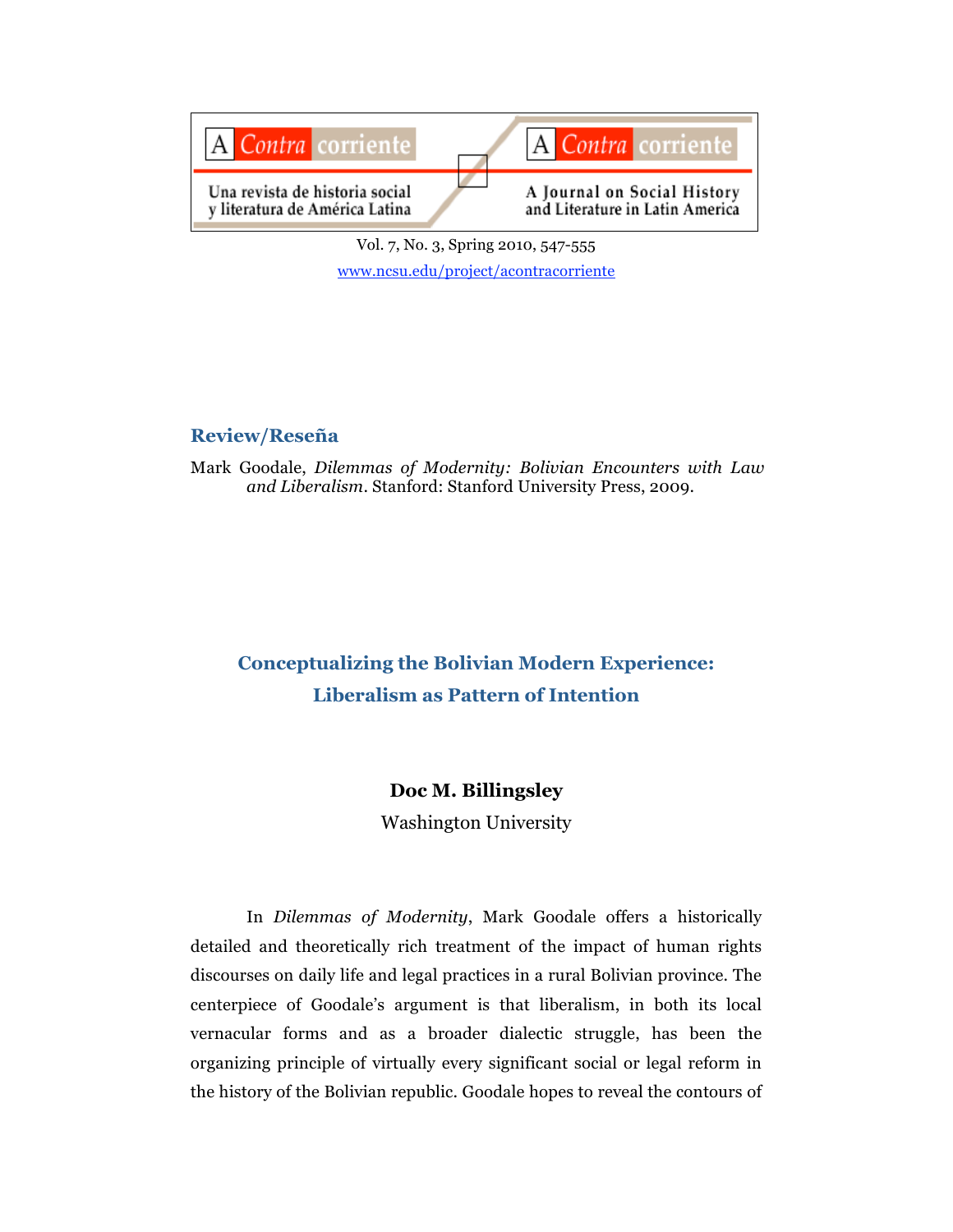this pattern of intention by exploring liberalism on two levels: the empirical description of day-to-day legal practices and discourses of modernity, or what we may identify as an ethnography of the local, and at an "intermediating conceptual level" that makes sense of such practices according to a broader, trans-historical and trans-national narrative of liberalism. Goodale's attention toward tracing these broader narratives tends to eclipse the description of their concrete local manifestations. *Dilemmas of Modernity* raises tantalizing questions about Bolivia's historical trajectory and the role of law in liberal subject-making, but passes over opportunities to provide greater ethnographic details about these processes on the ground.

Goodale's investigation is methodologically based in observations, interviews, and archival research at several key legal spaces in the province of Alonso de Ibañez, in the department of Potosí in highland Bolivia. These spaces and their corresponding actors are gradually fleshed out in some detail through the course of the text, as Goodale builds a counter-narrative to the conventional depictions of Bolivian legal authority as spreading outward from the cities in concentric rings. Contrary to the idea expressed by some urban interlocutors that the region he was visiting was "barbarous" and beyond the reach of the state's liberal legal framework, Goodale demonstrates how the law in Potosí extends even beyond the strictly legal to encapsulate various social categories; consequently, the law in the *norte de Potosí* exerts an even stronger, more constitutive effect on people's identities than is the case in more cosmopolitan centers (24).

Goodale describes a trio of dilemmas associated with an investigation of modernity in the *norte de Potosí.* First, he explores throughout the book the complex dilemma of polyvalent interpretations of modernity by critical intellectuals like himself, on the one hand, who tend to be highly skeptical of the modern project; and on the other hand, optimistic local actors who are eager to gain the perceived benefits of liberal enlightenment. The stakes are professionally and personally high for anthropologists, as we face the risk that our discipline may be rendered irrelevant as the attitudes and outlooks of our research subjects shift ever more closely to align with the discourses espoused by other, neoliberal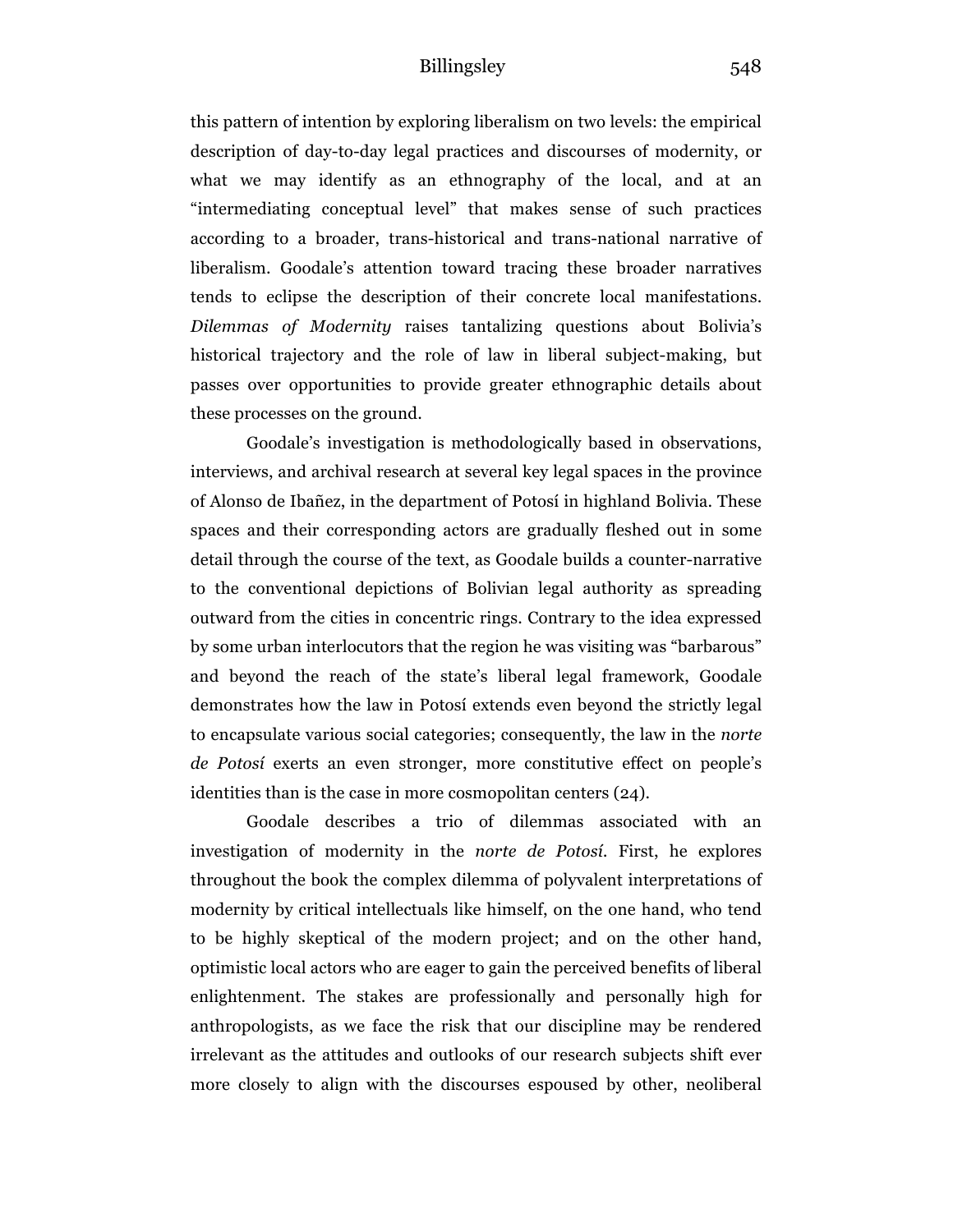actors (NGOs, development teams, technocratic politicos, etc.). This is a dilemma that will also be acutely familiar to anthropologists who have ever asked themselves—or been asked, pointedly, by research subjects—what *we* have to offer, often arriving alongside or behind the representatives of development who come "bearing the fruits of modernity's triumphs" (16).

The second dilemma recognized by Goodale is the internal contradiction of recent methods of subaltern resistance through demands for particularist, indigenous rights that are ultimately based on universalist frameworks. As he evocatively expresses: "At the same time in 1991 that a massive coalition of indigenous and *campesino* organizations was marching from Trinidad in the Beni to La Paz under the banner of 'human rights for all Bolivians,' the gathered multitudes were also, with each passing kilometer, (re-)constituting themselves as rights-bearing modern subjects in the way liberal Bolivia had always envisioned" (19). He teases apart the actual legal bases of customary law in 1990s-era reforms, arguing that they are more symbolic measures than substantive changes. The consequence is that discursive, political, and legal spaces for demanding more profound changes are curtailed as protesters settle for lesser reforms. In later chapters, Goodale draws on de Certeau's idea of "tactics" to show that these limitations are actually mediated to some extent by the alternative meanings of laws generated by subaltern subjects engaging with institutions in unforeseen ways, a process he refers to as "a kind of lowlevel guerilla warfare" (74). This perspective on the inherent limitations of legal reforms during the neoliberal period also serves as one basis for Goodale's argument about Bolivian legal history unfolding according to patterns of intention defined primarily around the liberal ideal of rightsbearing citizen-subjects.

The third and final dilemma of modernity is Goodale's realization that many of his research subjects are themselves self-aware, modern subjects-cum-social theorists who are critically attentive to the implications of their actions and discourses—in other words, that they too are intellectuals—which gives rise to a crisis of authority for anthropological knowledge. This dilemma, which has become practically a *de rigueur* point of critical reflection for ethnographers, leads Goodale to seek a new practice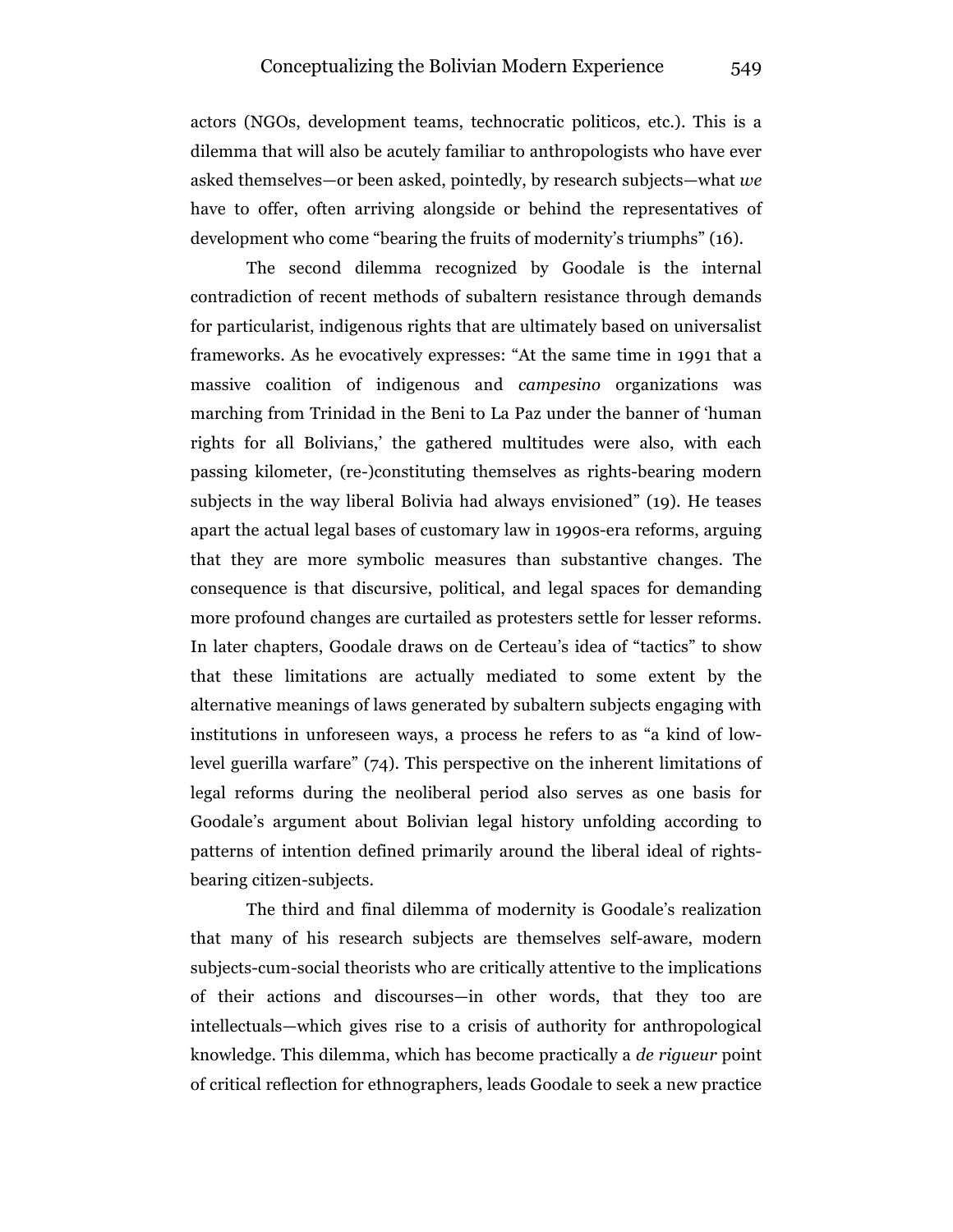of social theory that takes into account subjects' own understandings of ideas and practices. Goodale succinctly posits that "one inhabits the modern as much by theorizing its meanings as by enacting them in the routine of social practice" (21). This approach, as well as several other points made throughout the text, borrows from Michel de Certeau's ideas about the importance of studying the practices of everyday life. Goodale's deployment of these ideas for studying the quotidian *legal practices* of the Bolivian everyman (and everywoman, particularly in chapter four) constitutes one of the book's most theoretically productive applications.

After introducing these dilemmas in the introductory prologue, *Dilemmas of Modernity* is divided into 5 chapters that present Goodale's theoretical framework for understanding multiple meanings of the "law" in Bolivia (chapter 2); the legal spaces at work in the primary local setting of Sacaca, in Alonso de Ibañeza, Potosí (chapter 3); "traditional" gender roles and power dynamics under the rising star of human rights (chapter 4); the local empirical and conceptual impacts of a specific legal institution for women's legal services (chapter 5); and the presentation of an "ethnography of grandeur" as a new means of moving beyond critiques of development and modernity (chapter 6). Finally, the book ends with a concluding section that re-articulates many of the broader points in a more concise form while taking on the pressing question for many readers: how might we interpret the more recent shifts in Bolivia—and the new constitutional process—through the framework that Goodale provides?

Goodale begins his second chapter at the moment of Bolivia's formal birth as an idea, as a national project that reflected certain political wills. This crucial historical moment serves as Goodale's point of departure for arguing that pre-existing scholarship has not sufficiently recognized the central, lasting impact of Bolivia's liberal legal-ideological framework on the subsequent history of ideas and subjectivity in the country. Goodale outlines his approach to the study of law as both a social practice, open to flexible interpretations, as well as a formal system with jurisprudential fixedness, a necessary reflection for explaining law's ability to be used by subalterns to their advantage. This expanded vision of the "legal" allows Goodale to conclude that "to study law is, in part, to study the constitution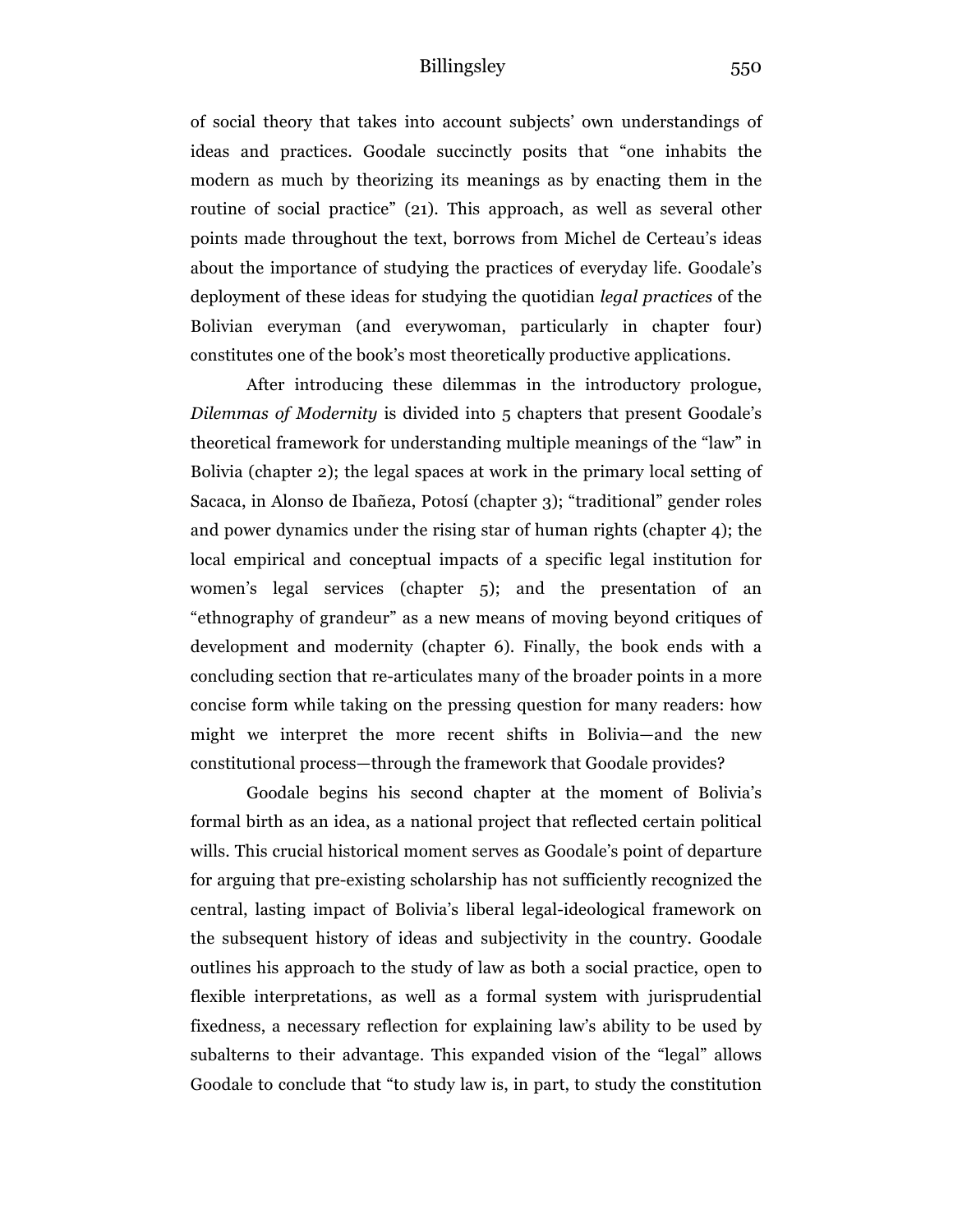of the modern subject" (39), and that Bolivia "emerg[ed] as a nation *through* law" (44). More specifically, in the Bolivian case liberalism has been the "*only* enduring legal-ideological framework […] even when it only served as a utopian mirror" during times of dictatorship or upheaval (46). By treating liberalism as the "negative key" to understanding Bolivia's modern experience, Goodale is able to invert the conventional view of *breaks* in Bolivia's political history, arguing instead that these events were the realization of the principle liberal ideas that underlie the nation's legalideological framework. At each historical juncture, the changes in law expanded the citizenry without fundamentally transforming citizenship.

The third chapter locates Goodale's research sites within broader networks, both conceptually and empirically. He describes the different legal options available to local actors in Sacaca, from various levels of formal state courts to local union and *ayllu* legal authorities. While physical distance and formal jurisdiction appear to be the primary criteria for deciding which authority to appeal to for a resolution, Goodale's interlocutors hint that there are hierarchies of perceived fairness or competence for different matters. Goodale offers a few brief descriptions of cases brought before different authorities, which help to more concretely illustrate the processes by which claims are generated, legal knowledge is produced, and actors reach (or fail to reach) a resolution. There is ample room for more intimate details about everyday legal practices here, such as following up one of the anecdotal cases in order to review what enforcement, if any, is available, or to gather the participants' ideas about their cases and the authorities' decisions. The paucity of ethnographic description of the concrete cases argued in local legal settings is the most frustrating absence of the book.

In the fourth chapter, Goodale re-inserts himself in the described space by describing his intervention to prevent a man from hitting his wife. This act of violence, and its multiple meanings for different participants, provides a point of reflection on the polyvalence of ideas about rights, power, and gender. Embedded in this polyvalence is a conflict between two systems of gender ideals: "the complementary unity of traditional highland culture, and the essential sameness that is both assumed and demanded by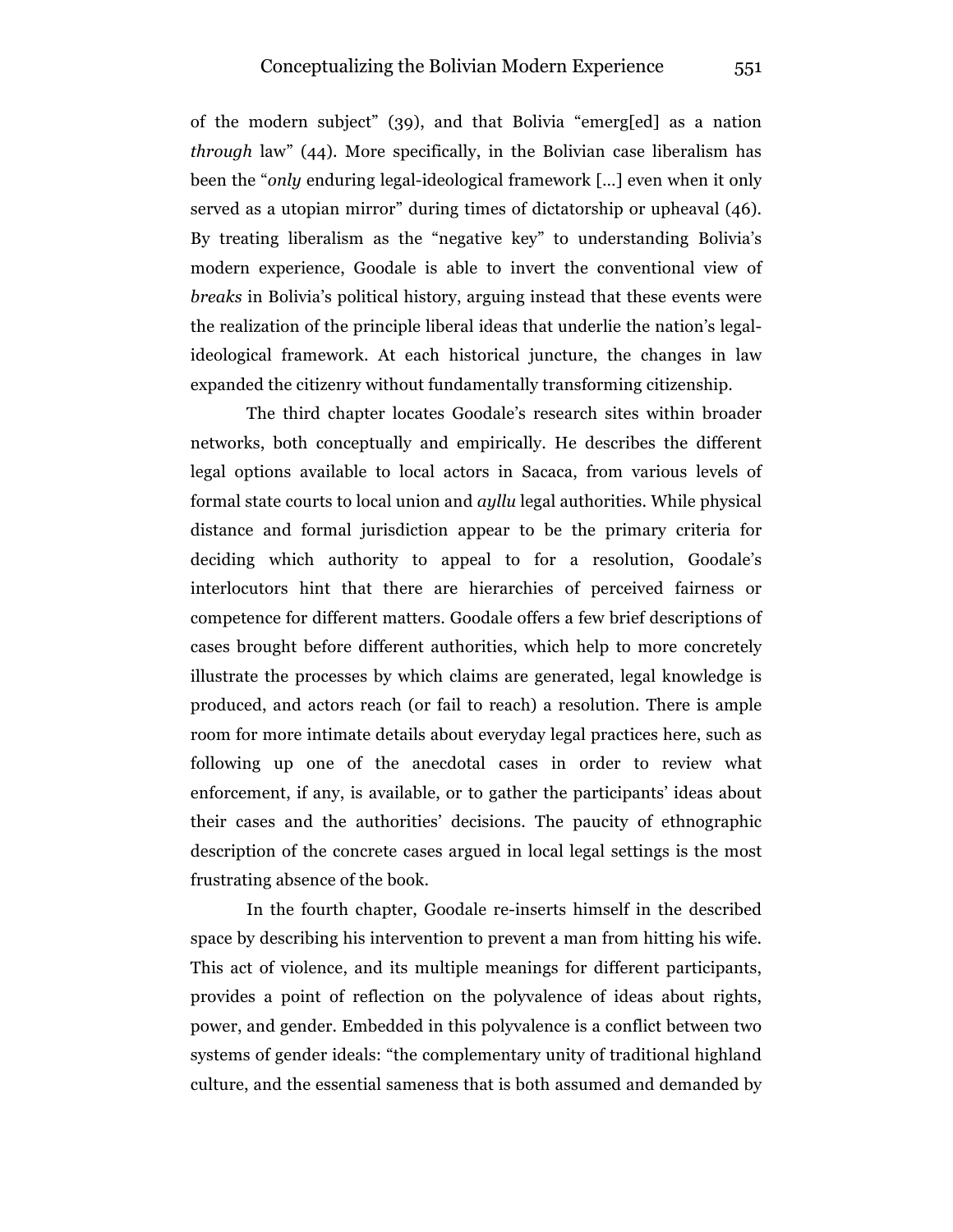liberalism" (88). Goodale raises an important issue to interrogate in many research settings, not only in spaces where liberalism encounters "traditional" gender systems, but also where (post-)feminist alternatives to the classical liberal model of gender relations have purchase. For the setting at hand, Goodale illustrates the day-to-day effects of this coexistence of legal-ideological gender systems by describing women's de facto loss of control over their share of familial land, primarily due to expectations of patrilocality and the pressing need for keeping arable land under cultivation to meet food demands. In the face of all the demands hoisted upon them in Alonso de Ibañez, women nevertheless make up over half of the legal actors in the province. Although it is unclear, for the most part, what their cases are about—in some instances relief from domestic violence, in others perhaps the reclamation of land—the arrival of transnational human rights discourses has helped to empower women to make use of the law to meet their demands.

In the fifth chapter, Goodale returns to analyzing the conceptual level of encounters with liberalism in the *norte de Potosí* by examining the impact of a center for legal services that briefly served women around Sacaca during the late 1990s. Turning to the discursive context of the center's opening—its sponsorship by influential Spanish priests, its legal basis through national laws dealing with discrimination against women, and the technocratic knowledge that organized associated workshops— Goodale argues that the center's operative force depended on citizens' acceptance of its legitimacy, a form of liberal subject-making. In addition to providing legal counsel for women and children, the center also provided the facilities for clients' long-term stay while their cases were pending. However, as Goodale recounts, the center's successes ultimately led to its failure: its institutional sponsors withdrew their support because the center became "a kind of moral Ockham's razor that threatened to sever the church from what it has always most demanded—relevance" (140). Wouldbe clients were also turned away from the shelter of the center once it filled up, leaving them without a realistic opportunity to pursue their cases while facing demands at home and the distance of traveling to Sacaca. Nevertheless, Goodale claims that the significance of the center must be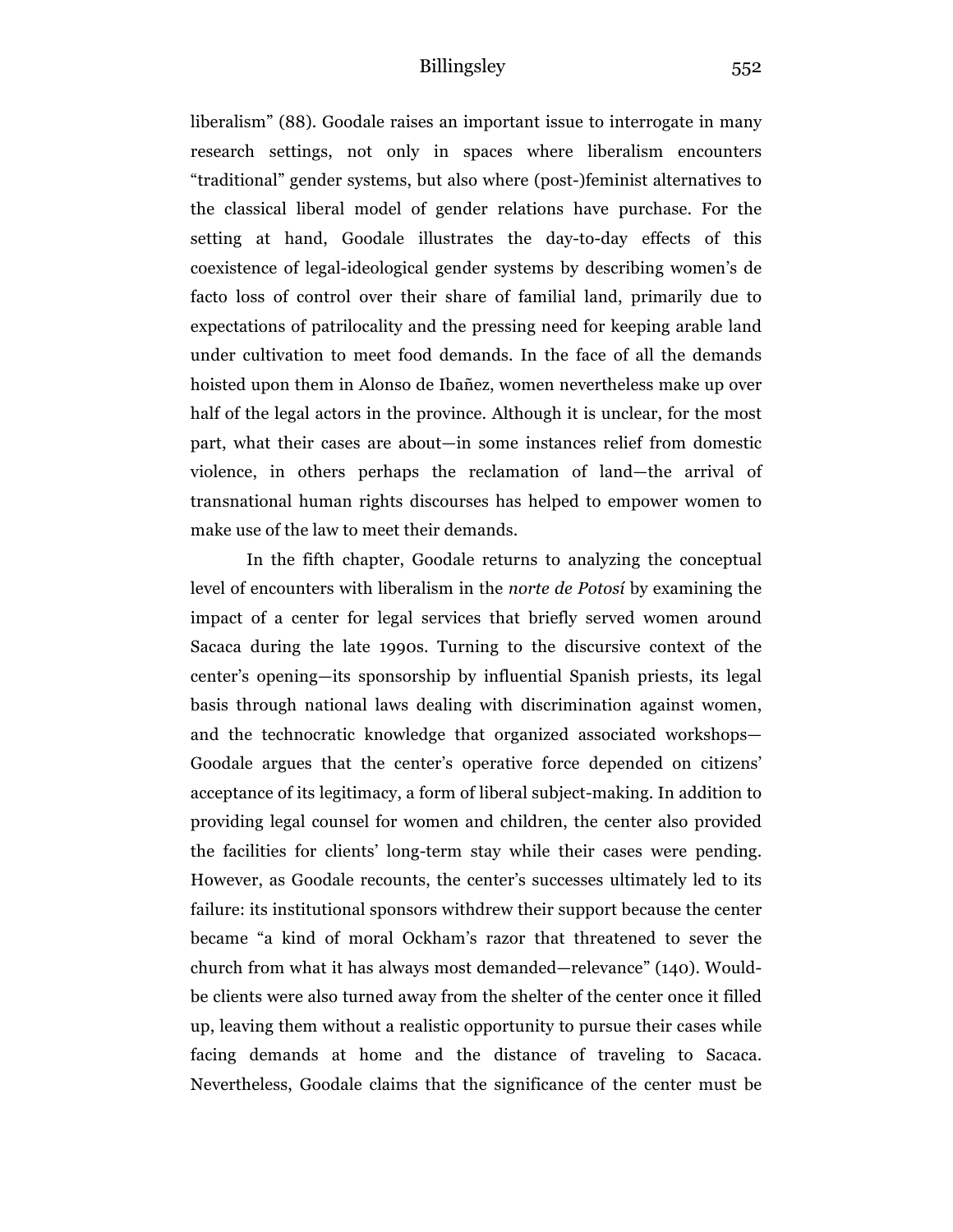seen as the *beginning* of a broader shift in local understandings of self and identity, including the appropriation of liberal conceptualizations of dignity and individual rights.

Goodale presents in chapter six the case for his book as an "ethnography of grandeur," a reflection of his interlocutors' genuinely held beliefs that the liberal discourse of human rights represents a desirable step, despite Goodale's own critical perspective on the projects of modernity and his recognition that structural improvements in Bolivia are still slow to appear. Goodale's approach approximates the new form of social theory he outlined earlier, borrowing from de Certeau, and offers us a path to move beyond Escobarian critiques, that is, beyond the rejection of development and the subsequent lack of a substitute. The dilemmas of modernity outlined earlier in the text reappear at the forefront here, more contextually grounded in the specific circumstances that brought them to Goodale's attention. The surreal experiences of watching professional wrestling and transnational cartoons alongside a rural Bolivian audience lead Goodale to conclude that the more important effects of human rights discourses are in how they lead people to project a new imaginary on their social worlds, to "*imagine* themselves as social beings who live in a world in which they are entitled to human rights and miracle seeds and 'human dignity'," and the social consequences of these actions (157).

The concluding section of the book reads in many ways as a culmination and a bringing of Goodale's argument to bear on the contemporary situation in Bolivia. After noting the dangers of making *any*  claims about the future under such circumstances, Goodale puts forward the possibility that the seemingly profound ruptures that attended Evo Morales' rise to power are—like the other "revolutions" that came before best understood as realizations of the same liberal legal-ideological framework that has shaped subject-making in Bolivia throughout its postcolonial history. Goodale claims that his perspective on this conceptual level, of the patterns of intention that underlie specific, concrete events and institutions, is the key contribution of his book: "To see patterns of intention shaping the unfolding of modern Bolivia as much in places like the norte de Potosí…is …to recognize the presence of a set of pervasive and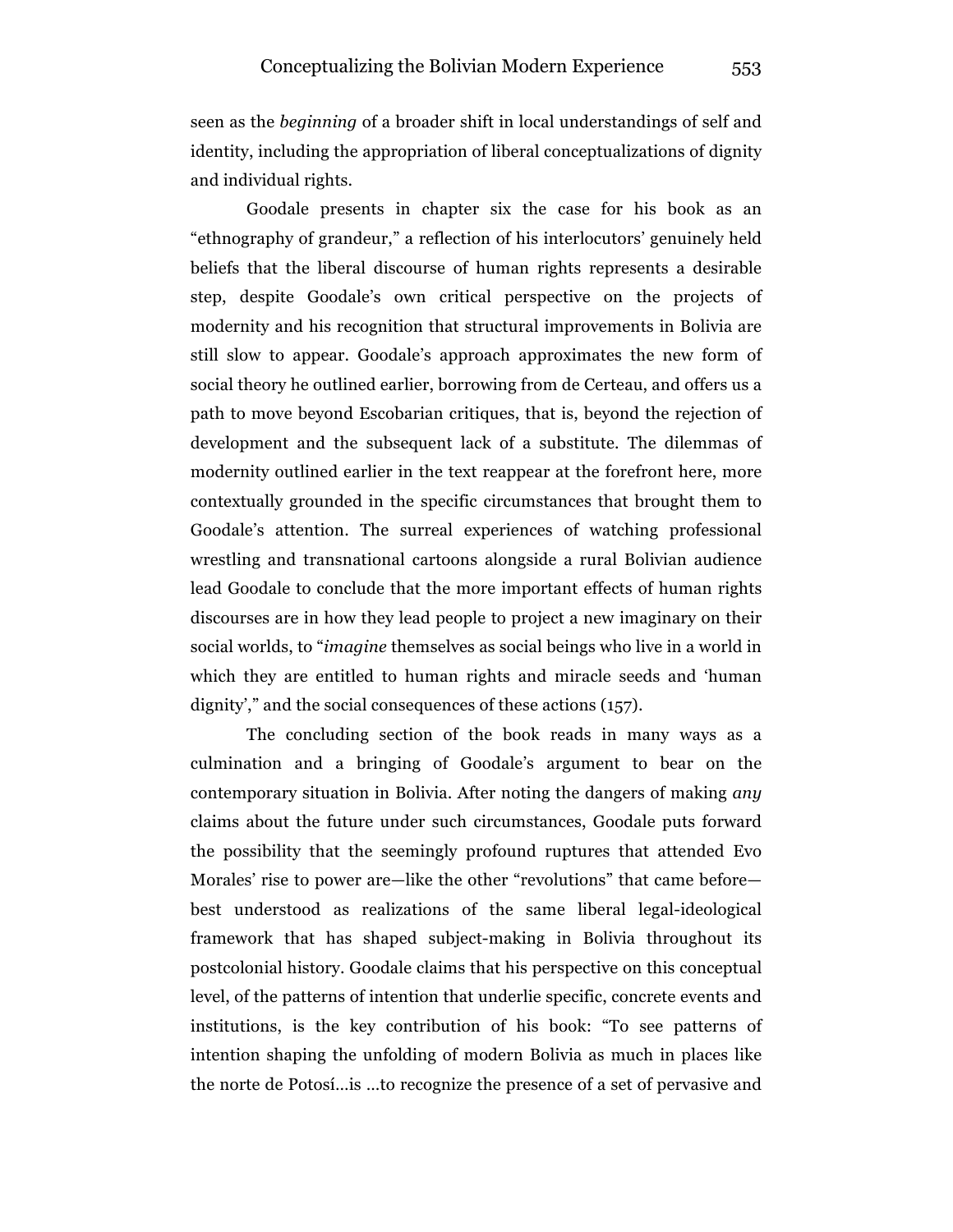dilemma-ridden logics that have at each moment in Bolivian history created both constraints and possibilities for those engaged in public life" (166). To that end, Goodale notes that—despite the explicitly anti-Enlightenment rhetoric expressed in the MAS party platform—the intense interest in reforming the Bolivian constitution demonstrates a classically liberal form of revolution. As he concludes, Morales and MAS "simply demand an expansion of the categories of modern Bolivia, the universalization of the liberal subject, and a commitment to equality of rights" (179).

Throughout the book, it is evident that Goodale's greater focus is on the broader conceptual level of the Bolivian encounter with law and liberalism. While he promises to devote the larger part of the text to describing concrete legal practices at the local level—a slice of the broader network, focused on one node—these details did not, for the most part, make the final draft. Ultimately, the object or scope of Goodale's ethnographic gaze is simply beyond *any* local setting: it's the entire discursive and social-legal universe centered on human rights, a universe that, as Goodale cogently argues, has as much claim to belonging in rural Potosí, Bolivia as in iconic sites and moments such as the Fourth World Conference on Women in Beijing or the cosmopolitan metropolises that serve as headquarters for various transnational human rights NGOs. Goodale himself is acutely aware of the challenge he faces, which he recognizes through his "dilemmas" of fieldwork: making sense of a globalized "universal" discourse in an anthropologically "traditional" setting speaks to the crisis of relevancy and method that anthropologists face. As he puts it, his challenge was to mediate the demands of engaging with both the conceptual and the empirical levels of his research problem, "to develop the tools to gauge local processes in ever-increasing degrees of finely-grained detail, and, at the same time, to track what appeared to be outlines of a much larger network of ideas and practices that encompassed Alonso de Ibañez in such a way that the province had become only one small node, one point of articulation" (4). Unfortunately, the presentation of local processes in "finely-grained detail" is missing from the text. Although a few individuals are introduced as key legal-social actors or